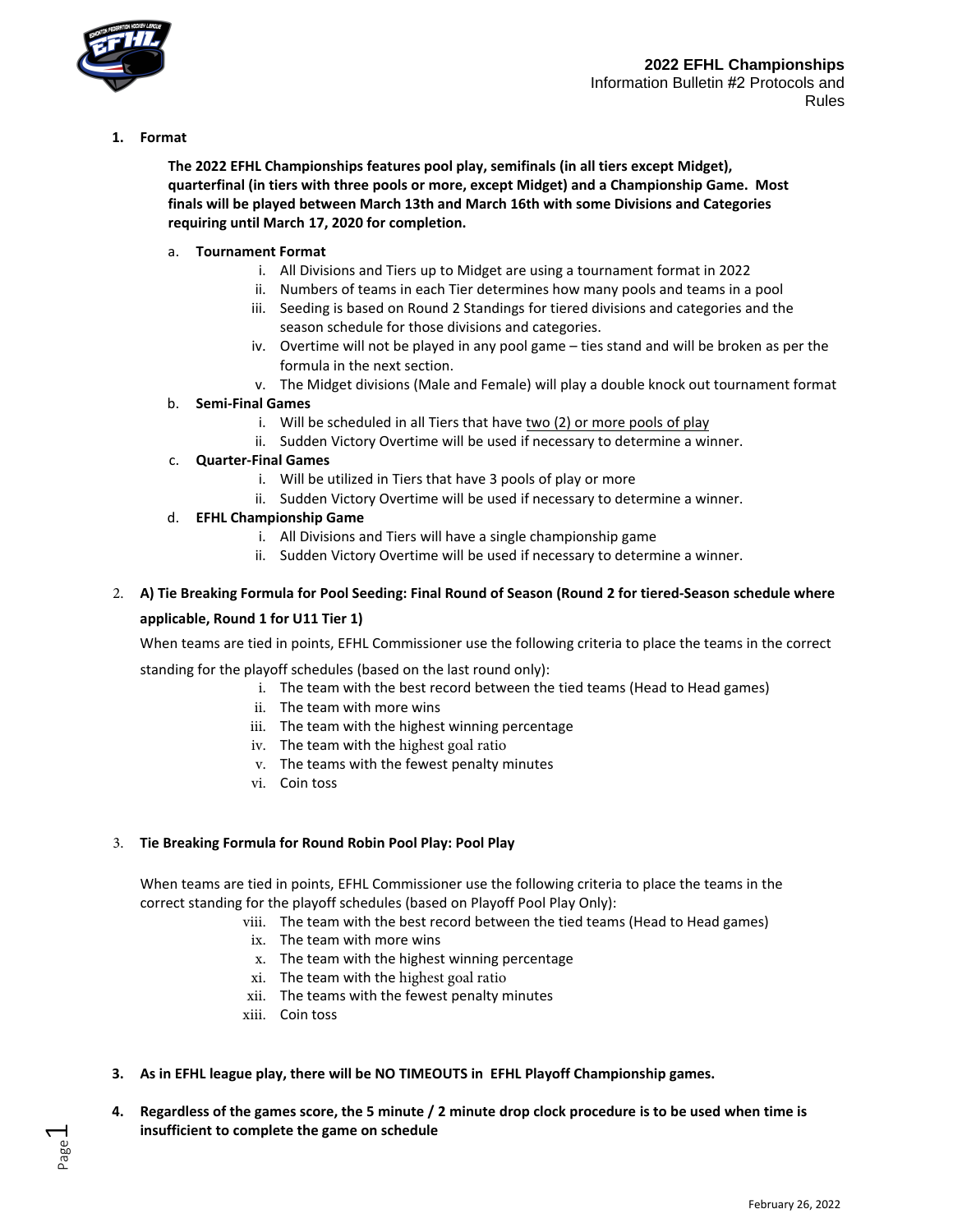

# a. *Procedure for Ending Games (5 minute / 2 minute Method)*

- i. When there are five minutes remaining in the assigned ice slot and there are two minutes or less remaining in the hockey game, the game shall be completed by playing out the remaining time to a conclusion of no time remaining. (See example #1)
- ii. When there are five minutes remaining in the assigned ice slot and there are in excess of two minutes remaining in the hockey game, the game clock shall be set for 2:00. These two minutes of stop time shall be played to a conclusion of no time remaining using the final five minutes of the ice slot. The referee shall direct the timekeeper to set the clock at 2:00 at the stoppage of play which occurs as near as possible to five minutes of remaining ice time. (See example #2)
- iii. Any penalties which are being served or any delayed penalties shall continue to be served in the last two minutes of the game in accordance with the appropriate Hockey Canada penalty time procedures. As an example, when the clock is set at 2:00, a player has served 40 seconds of a minor penalty, such player will serve the remaining 1 minute and 20 seconds. The penalty would expire with 40 seconds remaining in the game unless the opposing team scored prior to the expiration of the penalty. If the penalty created a manpower advantage, then the penalty would expire with the scoring of a goal.
- iv. If play is stopped at any time and because the extenuating circumstances for the stoppage prevent resumption of play prior to there being less than five minutes remaining in the assigned ice slot, then play shall not be resumed. If such extenuating circumstances develop during the reset 2:00 or the final two minutes of game time, then the game would end when the assigned ice slot expires. Such conditions would prevail when there is a serious injury where the injured player cannot be removed from the ice, when there is a facility equipment failure or when other such extenuating circumstances exist.
- v. *Examples:*
	- 1. Ice slot ends at 19:45. At 19:40 there are two minutes or less remaining in the hockey game. Continue play in order that the game will end at or before 19:45.
	- 2. Ice slot ends at 19:45. At 19:40 there are 5 minutes and 21 seconds remaining in the game. Set the clock to 2:00 and continue play in order that the game will end at or before 19:45.

#### 5. **Overtime**

- To commence overtime:
- 1. The face-off will be at center ice, and
- 2. Each team will three players and one goaltender on the ice to commence the 5-minute overtime period.
- 3. Overtime shall be:
	- a) Stop time and 5 minutes in length.
		- b) Play 3 on 3 for 5 minutes.

c) If still tied after 5-minute overtime games will move to a shoot-out. d) Three players will be selected for each team for shoot out and all three players for each team will receive a penalty shot.

e) If still tied after the first three rounds of shoot out, sudden death shoot out until a winner is determined.

f) All players on the team must shoot prior to a player being permitted to shoot twice during shoot-out.

g) Any player issued a 10-minute misconduct, game misconduct, match penalty, gross misconduct or game ejection is not eligible to shoot.

4. Penalties in Overtime

a) Any penalties that are not served during regulation time will continue into overtime and must be served in their entirety.

b) During overtime, if a team takes a penalty, the format will move to 4 on 4 with the offending team reduced to three players. If a second penalty is taken, the format will move to 5 on 5 with the offending team reduced to three players.